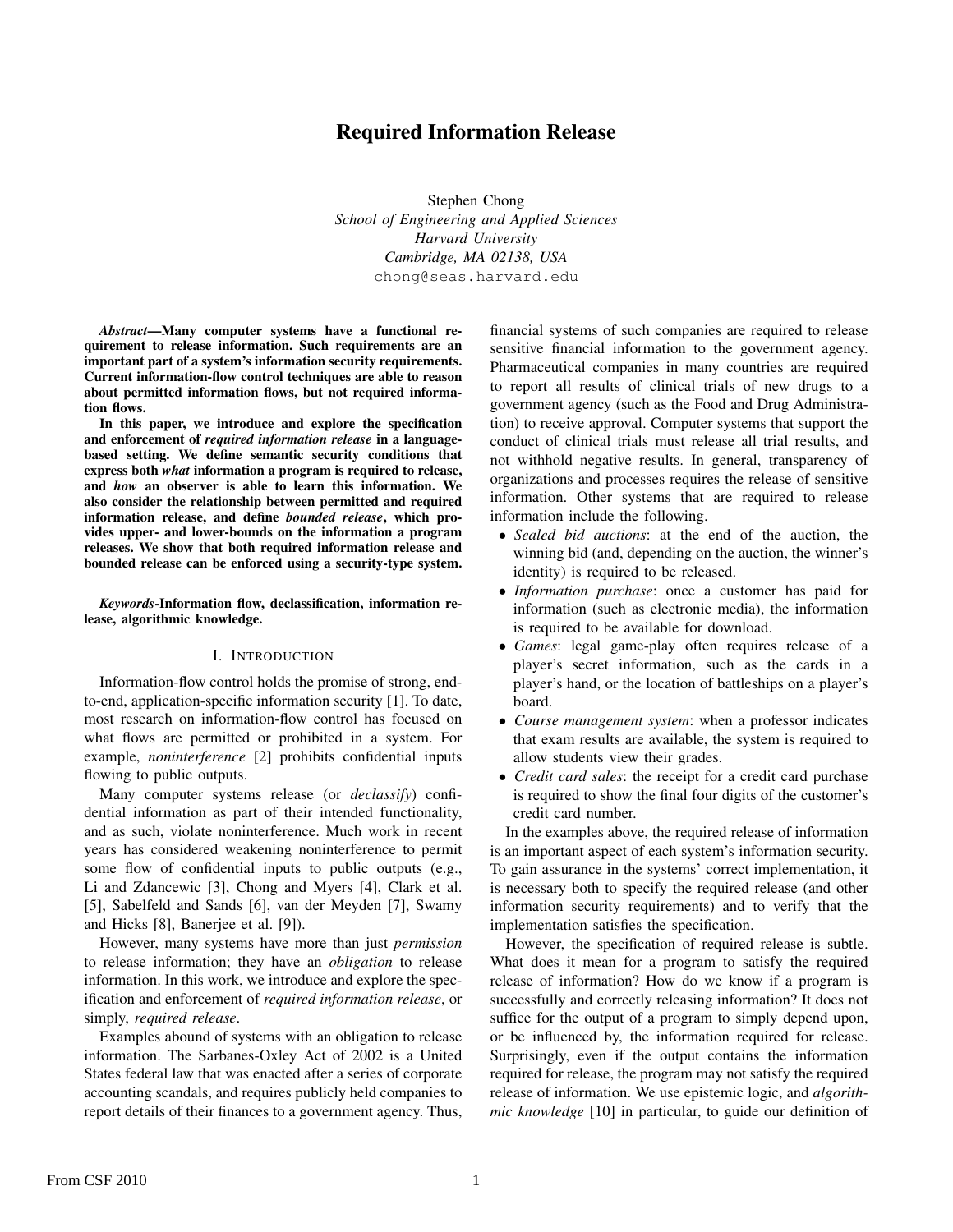required information release. Required information release must specify not just *what* information is to be released, but also *how* that information is to be learned by its intended recipient.

Required release is a functional requirement on a system: the output of a program must allow an observer to learn certain information. Required release makes explicit what information the observer learns, and how the observer obtains this knowledge. Noninterference [2] and most other information flow security conditions are not functional requirements.

However, required release is an information flow security condition; it describes a *mandatory* flow of information to an observer. By contrast, most existing work in information flow considers *permitted* flows of information. In terms of dependence, permitted information flow conditions restrict how the output is permitted to depend on the inputs. For example, noninterference requires that public outputs do not depend on private inputs—if a private input changes, the public output should not change. Required information release mandates that outputs *must* depend on inputs in a way that allows an observer to learn certain information if an input changes, the output must change to allow an observer to learn the specified information.

Required release interacts with permitted information flows in more interesting ways than other functional requirements: if a system is required to release information, then the system must also be permitted to release it. Indeed, required information release and permitted information release can be combined to specify both upper and lower bounds on the information that a system releases. We do so by defining *bounded release*, a security condition that combines required release and *delimited release* [11], and thus specifies both what information a program is required to release, and what information it is allowed to release.

For some systems, bounds on information release should be tight. For example, a company producing reports in accordance with the Sarbanes-Oxley Act typically wishes to release no more information than is required by law; thus, the information that their financial system is permitted to release should be identical to the information it is required to release. In other systems, the bounds are not tight, such as in a poker game where some players are permitted, but not required, to reveal their cards at the end of a hand.

The remainder of the paper is structured as follows. Section II uses the example of a simple credit card sales system to examine what it means for a system to satisfy required information release. Section III presents an interactive imperative language that we use in Section IV to formally define required release. We also define *bounded release*, a security condition that specifies what information a program is required and permitted to release. We show in Section V that required release and bounded release can be soundly enforced in an interactive language by a type system. Section VI discusses related work, and Section VII concludes.

# II. WHAT IS REQUIRED RELEASE?

Consider, as a running example, a (grossly simplified) credit card sales system that takes a credit card number as input from high confidentiality channel  $H$ , and is required to release the last four digits to low confidentiality channel L (representing, for example, the printer, or an audit log). What does it mean for this system to satisfy the required release of the last four digits?

*Noninterference* [2] is a strong information security condition that requires that public outputs reveal no information about confidential inputs. Any system that releases confidential information violates noninterference; the credit card sales system, which must release the last four digits of the confidential credit card number to a publicly observable printer, violates noninterference. However, just because a system violates noninterference does not mean it satisfies the required information release.

Consider the following attempt to implement the credit card sales system.

$$
P_1: \begin{array}{l}\text{input } cc \text{ from } H; \\ \text{if } (cc \text{ mod } 10,000) < 5,000 \text{ then} \\ \text{output } 0 \text{ to } L \end{array}
$$
\n
$$
\text{else}
$$
\n
$$
\text{output } 1 \text{ to } L
$$

The program inputs the credit card number from channel  $H$ , and then outputs either 0 or 1 to channel  $L$ . The output observed on channel  $L$  is influenced by the last four digits of the confidential input, and thus the program does not satisfy noninterference. However, the program fails to satisfy the required information release, as an observer of channel L does not learn the credit card number's last four digits.

Surprisingly, even if a system outputs the information required for release, it may fail to satisfy the required information release. This is demonstrated in the following program, which is another attempt to implement the credit card sales system.

$$
P_2: \begin{aligned}\n& \text{input } cc \text{ from } H; \\
& i := 0; \\
& \text{while } i < (cc \text{ mod } 10,000) \text{ do} \\
& \text{output } i \text{ to } L; \\
& i := i + 1; \\
& \text{output } (cc \text{ mod } 10,000) \text{ to } L; \\
& i := i + 1; \\
& \text{while } i < 10,000 \text{ do} \\
& \text{output } i \text{ to } L; \\
& i := i + 1\n\end{aligned}
$$

The command output  $(cc \mod 10,000)$  to L in program  $P_2$  above explicitly outputs the credit card's last four digits.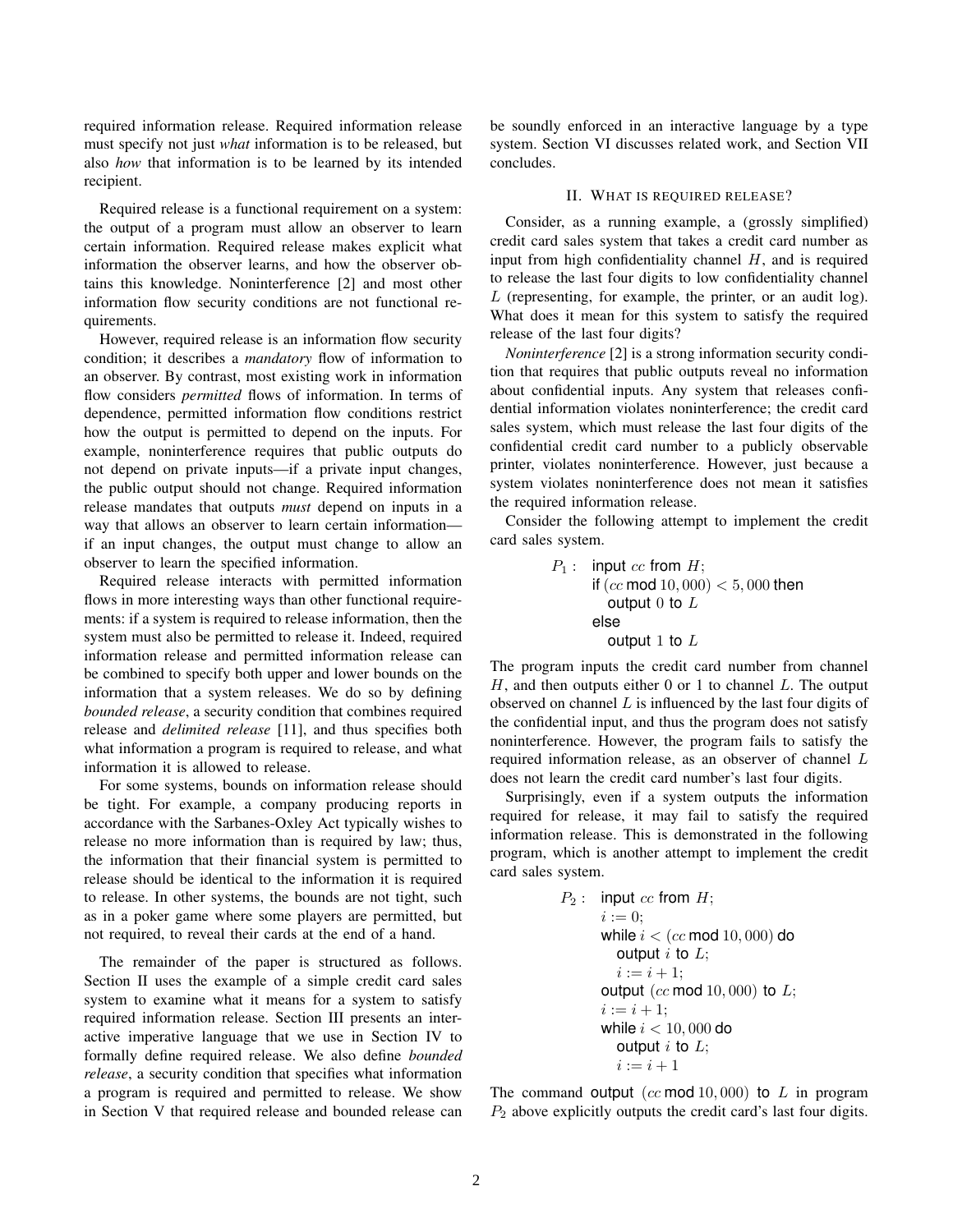However, every execution of the program outputs all integers from 0 to 9,999 in order. An observer of channel  $L$  always sees the same output, regardless of the credit card's last four digits, and so the observer learns nothing.

These examples show that it is insufficient for observable output to be merely correlated with the information required for release, or even for the output to contain that information. The key insight is that to satisfy required release, the output must allow an observer to know what information was required for release.

In models of knowledge based on possible world semantics [12, 13], an agent has *implicit knowledge* (or, simply, *knowledge*) of fact  $\phi$  if in all possible worlds consistent with the agent's observations,  $\phi$  is satisfied. In the credit card system, an observer of channel L knows the last four digits of the credit card if all credit cards that could have produced the observed output end in the same four digits. Programs  $P_1$  and  $P_2$  do not allow an observer of channel L to know the last four digits.

Standard logical approaches to knowledge suffer from the problem of logical omniscience: an agent knows all logical consequences of its knowledge. The following attempt to implement the credit card system demonstrates this problem. The program chooses two large primes, outputs their product, and the result of XOR-ing the smaller prime with the last four digits of the credit card number (padded with random bits to be the same length as the prime).

> $P_3$ : input cc from H;  $p := generateLargePrime();$  $q := generateLargePrime();$ output  $p \times q$  to  $L$ ; if  $p < q$  then  $t := p$  else  $t := q$ ; output t xor  $pad(cc \mod 10,000)$  to L

A logically omniscient observer of the program's output knows what the last four digits of the credit card number are. However, determining this requires factoring a large number, which is beyond the abilities of humans and current computer systems to perform in reasonable time.

*Algorithmic knowledge* [10] was introduced to address the problem of logical omniscience, and we can use algorithmic knowledge to reason whether a system satisfies required release.

An agent has *algorithmic knowledge*, or *explicit knowledge*, of fact  $\phi$  if the agent has an algorithm that responds "Yes" when given input  $\phi$  and the agent's observations. The agent's knowledge algorithm is *sound* if whenever it responds "Yes" then the agent has implicit knowledge of  $\phi$ , and if the knowledge algorithm responds "No" then the agent does not have implicit knowledge of  $\phi$ .

Rich classes of knowledge algorithms have been studied that can conservatively overestimate the computational ability of agents without giving the agents logical omniscience (e.g., Ramanujam [14], Pucella [15]). However, we are interested in simple algorithms. Such algorithms may be described in user manuals, specified by a government agency or auditor, or may be inferred from self-explanatory output. In all cases, the aim is to make it easy for an observer to learn the released information. In this setting, the observer is not the adversary, and it is acceptable (even desirable) to *underestimate* the observer's computational abilities, much as an instruction manual aims to be usable by as wide an audience as possible. For some programs (such as  $P_3$ ), there may be sound knowledge algorithms that are beyond the ability of any observer to execute in reasonable time; such programs do not allow the observer to easily learn the released information, and are thus of no interest to us. For required release, we are concerned with the existence of sufficiently simple sound knowledge algorithms.

The following program does release the last four digits of the credit card number to channel L.

 $P_4$ : input cc from  $H$ ; output "Last 4 credit card digits: " to  $L$ ; output (cc mod 10,000) to  $L$ 

Moreover, there is a simple sound knowledge algorithm to provide explicit knowledge for an observer of channel L: given fact  $\phi \equiv (cc \mod 10, 000) = n$ , respond "Yes" if and only if the second output is  $n$ . Because there is a simple sound algorithm, an observer can gain explicit (and implicit) knowledge of the last four credit card digits, and so the program satisfies the required information release.

To specify required release, we must specify not only *what* information is to be released, but also *how* that information is to be learned. We formalize this intuition by defining required information release in terms of a simple interactive programming language.

#### III. LANGUAGE

In this section we present a simple interactive imperative programming language due to O'Neill et al. [16]. We use an interactive language as it is more general than the batch model traditionally used to reason about language-based information flow, and it can more accurately model real world programs that interact with their external environment, such as server processes, and programs with user interfaces.

We assume set  $\mathcal L$  of security levels, ordered by a reflexive transitive relation  $\sqsubseteq$  that indicates the relative restrictiveness of the levels. In this paper, our examples use the two element set  $\mathcal{L} = \{L, H\}$  where  $L \sqsubseteq H$ . Security level L represents low confidentiality, and security level  $H$  represents high confidentiality. More expressive security levels are possible (e.g., Myers and Liskov [17], Chen and Chong [18]). Metavariable  $\ell$  ranges over security levels.

# *A. Users, channels, and strategies*

*Users* interact with executing programs. We assume that security levels characterize users: the security level of a user indicates the most restrictive level of information the user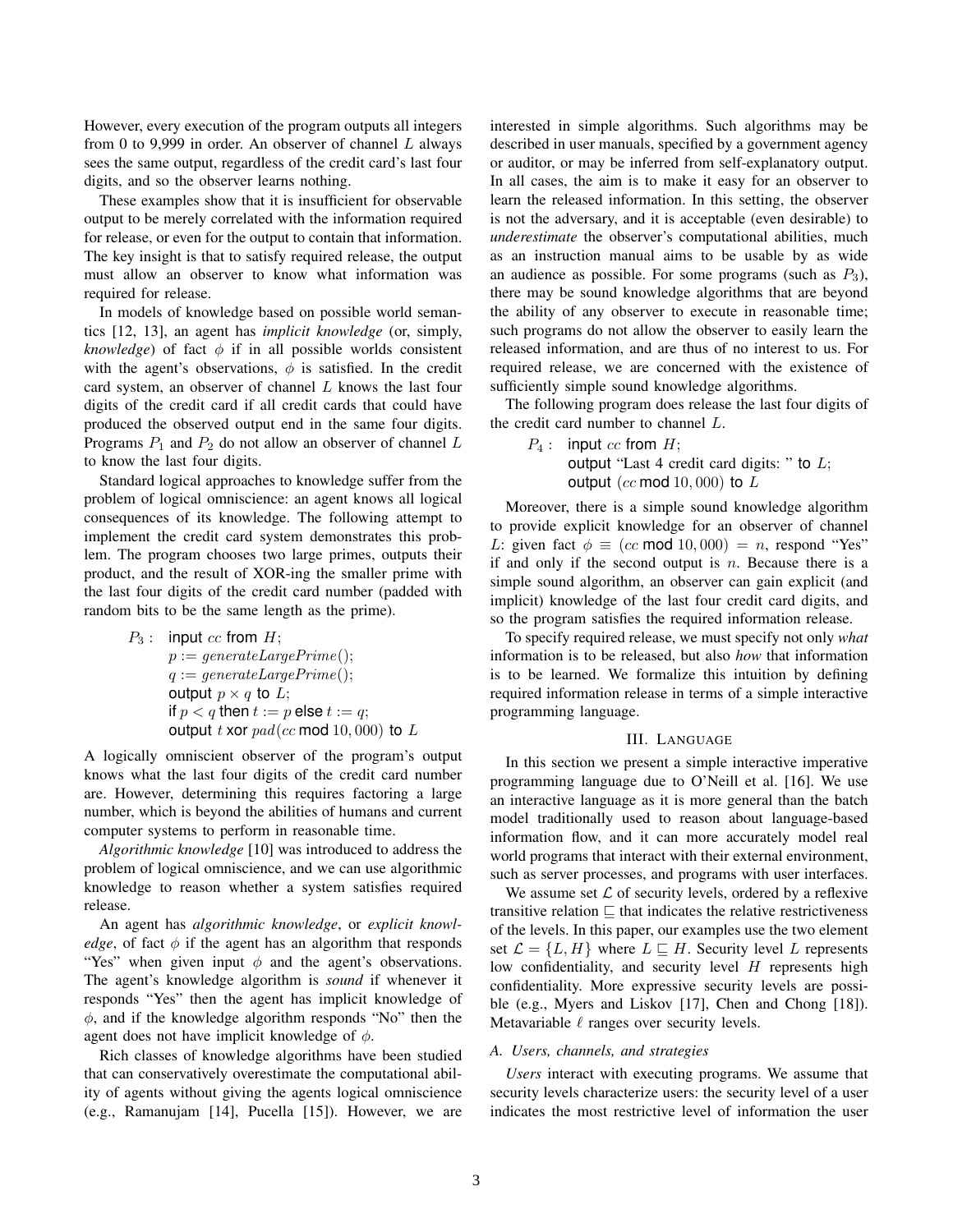is permitted to read. We assume that users with the same security level can freely collaborate, and so, without loss of generality, assume only a single user at each level.

Users communicate with executing programs via *channels*. We assume input on channels is blocking, and output is non-blocking. We assume that there is a single channel for each user, which, given the assumption of a single user for each security level, implies a single channel for each security level. We thus identify channels with security levels. An *event* is the transmission of an input or output on a channel. Event  $in(\ell, v)$  denotes the input of value v on channel  $\ell$ , and event  $out(\ell, v)$  denotes the output of value v on channel  $\ell$ . For simplicity we restrict values to integers.

We use  $Ev_{in}$  and  $Ev_{out}$  to denote, respectively, the set of all input and output events. We use  $Ev(\ell)$  to denote the set of all events that could occur on channel  $\ell$ , and Ev to denote the set of all events.

$$
\begin{array}{rcl}\n\mathbf{Ev}_{in} & \triangleq & \bigcup_{\ell \in \mathcal{L}, v \in \mathbb{Z}} \{in(\ell, v)\} \\
\mathbf{Ev}_{out} & \triangleq & \bigcup_{\ell \in \mathcal{L}, v \in \mathbb{Z}} \{out(\ell, v)\} \\
\mathbf{Ev}(\ell) & \triangleq & \bigcup_{v \in \mathbb{Z}} \{in(\ell, v), out(\ell, v)\} \\
\mathbf{Ev} & \triangleq & \bigcup_{\ell \in \mathcal{L}} \mathbf{Ev}(\ell)\n\end{array}
$$

Given  $E \subseteq \mathbf{Ev}$ , an *event trace on* E is a finite or infinite sequence  $t = \langle \alpha_0, \alpha_1, \ldots \rangle$  such that  $\alpha_i \in E$  for all i such that  $0 \leq i \leq |t|$ , where  $|t|$  is the length of t. For infinite traces t, we define  $|t| = \infty$ . The *i*th element of event trace t is denoted  $t(i)$ , for i such that  $0 \leq i \leq |t|$ . The empty trace is denoted  $\langle \rangle$ . We write  $t^{\dagger}t'$  for the concatenation of finite trace t and trace t'. For traces t and t', we say that t *extends*  $t'$ , written  $t \geq t'$ , when  $t'$  is a prefix of t. Note that if  $t$  is an infinite trace, then  $t$  is the only trace that extends it. The set of all traces on E is denoted  $Tr(E)$ .

The *restriction of trace* t to E, written  $t \restriction E$ , is the trace obtained by removing from  $t$  all events not contained in  $E$ . We write  $t \upharpoonright \ell$  as shorthand for  $t \upharpoonright \mathbf{Ev}(\ell)$ .

*User strategies* express the behavior of users by describing how users interact with a program. Given trace  $t$ , a user of a channel with security level  $\ell$  observes the event trace  $t \restriction \mathbf{Ev}(\ell)$ ; a user's observations may influence their subsequent interaction with the program. Formally, a user strategy for a channel with security level  $\ell$  is a function of type  $\text{Tr}(\text{Ev}(\ell)) \rightarrow \mathbb{Z}$ , and expresses what input a user will provide given their previous observations.

Let UserStrat be the set of all user strategies. A *joint strategy* is a collection of user strategies, one for each channel. Formally, a joint strategy  $\omega$  is a function of type  $\mathcal{L} \rightarrow$  UserStrat, that is, a function from security levels to user strategies. Let Strat be the set of all joint strategies.

User strategies are sensitive information. In general, we want to ensure that lower security users do not learn about strategies employed by higher security users: user  $\ell$  should not learn anything about the strategy of user  $\ell'$ , where  $\ell' \not\sqsubseteq \ell$ . However, information release will violate this, revealing some information about the strategies of higher security users. In Section IV we will discuss security requirements, and formally define semantic security conditions.

# *B. Syntax and semantics*

We use a simple imperative language, extended with input, output, and declassification commands. The syntax of this language is:

| (expressions)                                | $e ::= n \mid x \mid e_0 \oplus e_1$               |
|----------------------------------------------|----------------------------------------------------|
| (commands)                                   | $c ::= \text{skip} \mid x := e \mid c_0; c_1 \mid$ |
| if $e$ then $c_0$ else $c_1 \mid$            |                                                    |
| while $e$ do $c \mid$                        |                                                    |
| input $x$ from $\ell \mid$                   |                                                    |
| output $e$ to $\ell \mid$                    |                                                    |
| $x := \text{declassify}(e \text{ to } \ell)$ |                                                    |

Metavariable  $x$  ranges over Var, the set of all program variables. Variables take integer values, and literal values  $n$  also range over integers. Metavariable  $\oplus$  ranges over total binary operations on the integers. A *state* σ maps variables to values, and so is a function of type  $\text{Var} \rightarrow \mathbb{Z}$ . A *configuration* is a 4-tuple  $(c, \sigma, t, \omega)$  representing a system about to execute c with state  $\sigma$  and joint strategy  $\omega$ . Finite trace  $t$  is the history of events produced by the system so far. Terminal configurations have the form (skip,  $\sigma, t, \omega$ ). Metavariable  $m$  ranges over configurations.

We define a small-step operational semantics for our language, using the relation  $\longrightarrow$  over configurations. If  $(c, \sigma, t, \omega) \rightarrow (c', \sigma', t', \omega)$  then execution of command  $c$  can take a single step to command  $c'$ , while updating the state from  $\sigma$  to  $\sigma'$ . Trace t' extends t with any events that were produced during the step. Joint strategy  $\omega$  is unchanged when a configuration takes a step, and is included in configurations to simplify notation and presentation.

Figure 1 presents inference rules for the operational semantics. We use  $\sigma(e)$  to denote the evaluation of expression e where each variable x is replaced with the integer  $\sigma(x)$ . Input command input x from  $\ell$  takes the next input value v as defined by the user strategy for  $\ell$ , assigns it to variable x, and updates the trace with input event  $in(\ell, v)$ . Similarly, output command output  $e$  to  $\ell$  evaluates  $e$  to  $v$ , and updates the trace with output event  $out(\ell, v)$ . Declassification  $x :=$ declassify( $e$  to  $\ell$ ) is semantically equivalent to assignment  $x := e$ ; the declassify annotation and security level  $\ell$  are used in the type system, described in Section V.

We use  $\longrightarrow^*$  to denote the reflexive transitive closure of  $\longrightarrow$ . For finite trace t, we say configuration m *emits* t, written  $m \rightsquigarrow t$ , if there is some configuration  $(c, \sigma, t, \omega)$ such that  $m \longrightarrow^* (c, \sigma, t, \omega)$ . For infinite trace t, m emits t if  $m$  emits all finite prefixes of  $t$ . Note that emitted events may include both input and output events.

#### IV. SECURITY DEFINITIONS

In this section we define the security conditions *weak required release* and *strong required release*, which for-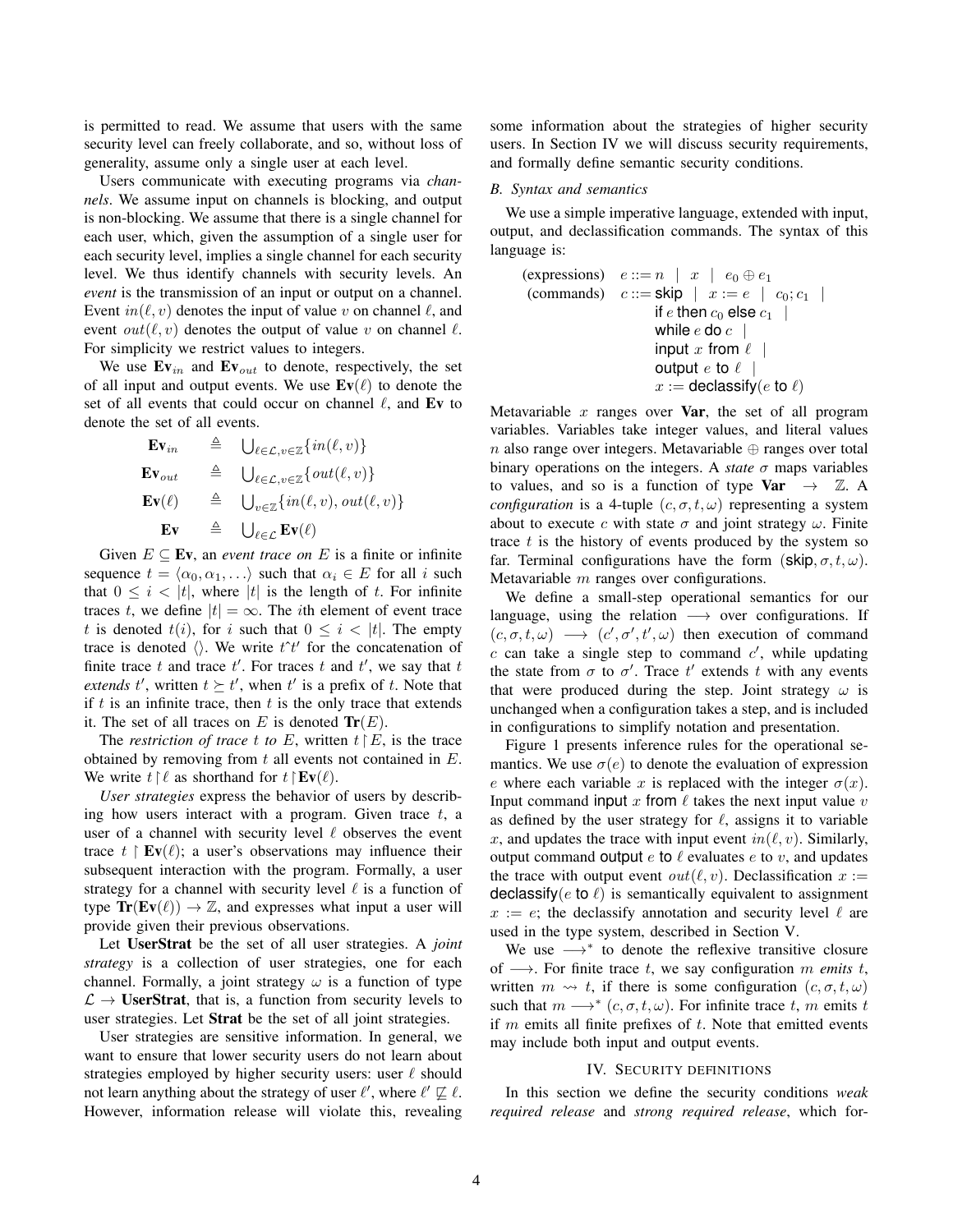



mally express what it means for a program to satisfy the required release of information. We also present the security conditions *noninterference* [2] and *delimited release* [11]. Noninterference requires that a program does not release any confidential information. Delimited release weakens noninterference by specifying what confidential information a program is allowed to release. We combine delimited release and required release to define bounds on what a program is permitted and required to release.

# *A. Required release*

To formally define required release, we must be able to express *what* information is to be released, and *how* that information is to be learned by an observer. We introduce *input expressions* and *output expressions* to express each of these respectively. Input expressions are expressions over input values supplied on channels; output expressions are expressions over values output on a single channel.

The syntax for input and output expressions is:

| (input expressions) $f ::= n \mid f_0 \oplus f_1 \mid \mathsf{in}_{\ell}[i]$ |  |  |
|------------------------------------------------------------------------------|--|--|
| (output expressions) $g ::= n \mid g_0 \oplus g_1 \mid \text{out}[i]$        |  |  |

Input expression  $in_{\ell}[i]$  refers to the *i*th input event on channel  $\ell$ , for  $i \in \mathbb{N}$ . Input expressions may also contain integer constants and binary operations. Input expressions are evaluated against a trace. The judgment  $t \vDash_{in} f \Downarrow v$ means that with trace  $t$ , input expression  $f$  evaluates to value  $v$ . Evaluation rules for input expressions are given in Figure 2. If  $t$  does not have an *i*th input event on channel  $\ell$ , then in<sub> $\ell$ </sub>[i] evaluates to ⊥, that is,  $t \vDash_{in} \mathsf{in}_{\ell}[i] \Downarrow \bot$ . We assume that any binary operator  $\oplus$  defined is total over  $\mathbb{Z}_\perp$ and strict, meaning that for all  $m, n \in \mathbb{Z}_+$ ,  $m \oplus n$  is defined, and if m or n is  $\bot$ , then  $m \oplus n = \bot$ .

Output expressions are also evaluated against a trace. The judgment  $t \vDash^{\ell}_{out} g \Downarrow v$  means that output expression g evaluates to value v using trace t restricted to channel  $\ell$ events. Output expression  $\text{out}[i]$  refers to the *i*th output event on channel  $\ell$ , for  $i \in \mathbb{N}$ . Figure 2 also presents the evaluation rules for output expressions. Similar to input expressions, if there is no *i*th output event on channel  $\ell$ , then out[i] evaluates to  $\perp$ .

Intuitively, user  $\ell$  learns input expression  $f$  from command  $c$  using output expression  $g$ , if in every execution that g evaluates to an integer value (using the output provided to  $\ell$ ), then f evaluates to the same integer. Thus, input expression f indicates *what* information the user is to learn, and output expression g indicates *how* the user learns it—g provides a sound knowledge algorithm. This leads us to our first definition of required release.

Command c satisfies *weak required release* of input expression f to user  $\ell$  using output expression q if for any trace  $t$  that can be emitted by executing  $c$ , if  $t$  provides enough output to  $\ell$  to evaluate g, then f and g evaluate to the same value.

**Definition 1** (Weak required release). Command  $c$  satisfies *weak required release* of input expression  $f$  to user  $\ell$  using output expression  $g$  exactly when: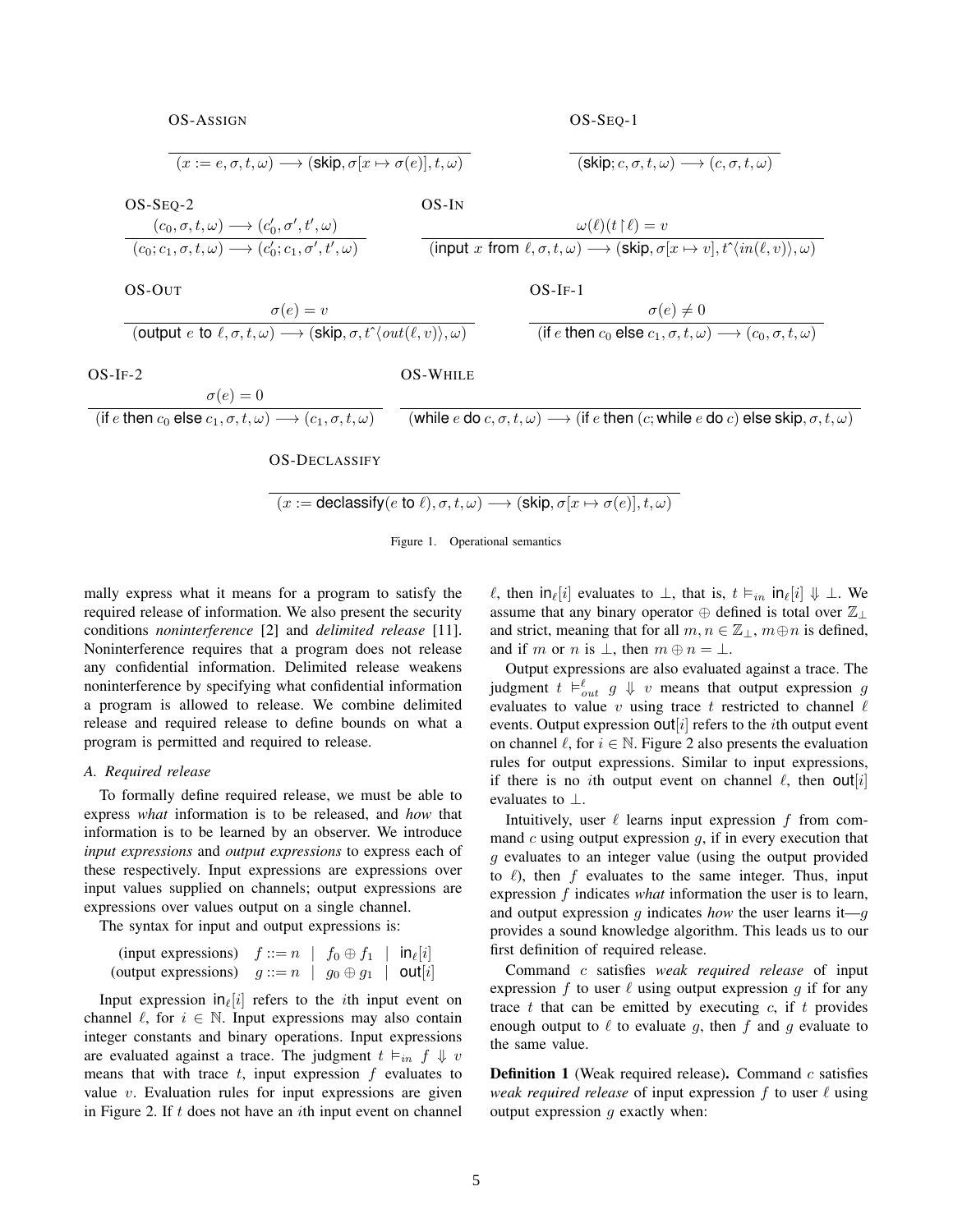$$
\begin{array}{c}\nt \vDash_{in} f_{0} \Downarrow v_{0} \\
t \vDash_{in} f_{1} \Downarrow v_{1} \\
t \vDash_{in} f_{0} \oplus f_{1} \Downarrow v \\
t \vDash_{in} f_{0} \oplus f_{1} \Downarrow v \\
t \vDash_{out} g_{0} \Downarrow v_{0} \\
t \vDash_{out} g_{0} \oplus g_{1} \Downarrow v \\
t \vDash_{out} g_{0} \oplus g_{1} \Downarrow v \\
t \vDash_{out} g_{0} \oplus g_{1} \Downarrow v \\
t \vDash_{out} g_{0} \oplus g_{1} \Downarrow v \\
t \vDash_{out} g_{0} \oplus g_{1} \Downarrow v \\
t \vDash_{out} g_{0} \oplus g_{1} \Downarrow v \\
t \vDash_{out} g_{0} \oplus g_{1} \Downarrow v \\
t \vDash_{out} g_{0} \oplus g_{1} \Downarrow v \\
t \vDash_{out} g_{0} \oplus g_{1} \Downarrow v \\
t \vDash_{out} g_{0} \oplus g_{1} \Downarrow v \\
t \vDash_{out} g_{0} \oplus g_{1} \Downarrow v \\
t \vDash_{out} g_{0} \oplus g_{1} \Downarrow v \\
t \vDash_{out} g_{0} \oplus g_{1} \Downarrow v \\
t \vDash_{out} g_{0} \oplus g_{1} \Downarrow v \\
t \vDash_{out} g_{0} \oplus g_{1} \Downarrow v \\
t \vDash_{out} g_{0} \oplus g_{1} \Downarrow v \\
t \vDash_{out} g_{0} \oplus g_{1} \Downarrow v \\
t \vDash_{out} g_{0} \oplus g_{1} \Downarrow v \\
t \vDash_{out} g_{0} \oplus g_{1} \Downarrow v \\
t \vDash_{out} g_{0} \oplus g_{1} \Downarrow v \\
t \vDash_{out} g_{0} \oplus g_{1} \Downarrow v \\
t \vDash_{out} g_{0} \oplus g_{1} \Downarrow v \\
t \vDash_{out} g_{0} \oplus g_{1} \Downarrow v \\
t \vDash_{out} g_{0} \oplus g_{1} \Downarrow v \\
t \vDash_{out} g_{0} \oplus g_{1} \Downarrow v \\
t \vDash_{out} g_{0} \oplus g_{1} \Downarrow v \\
t \vDash_{out} g_{0} \oplus g_{1} \Downarrow v \\
t \vDash_{out} g_{0} \oplus g_{1} \Downarrow v \\
t \vDash_{out
$$

Figure 2. Evaluation rules for input and output expressions

For all configurations  $m = (c, \sigma, \langle \rangle, \omega)$ and for all traces t such that  $m \rightsquigarrow t$ , if  $t \vDash_{out}^{\ell} g \Downarrow v$  and  $v \neq \bot$  then  $t \vDash_{in} f \Downarrow v$ .

Program  $P_4$  satisfies weak required release of  $\ln_H[0]$  mod 10, 000 to L using out[1]: the second output to  $L$  is the last four digits of the first  $H$  input (the credit card number). By contrast, programs  $P_1$  and  $P_2$  do not satisfy weak required release of  $\ln_H[0]$  mod 10, 000 to L for any output expression.

Weak required release is "weak" in that there is no requirement that command c provide sufficient output to  $\ell$  for g to evaluate to an integer value. For example, the program skip satisfies weak required release of any input expression to L using output expression  $\text{out}[0]$ , since no output is ever given to  $L$ , and output expression out [0] never evaluates to an integer value.

We can strengthen weak required release to ensure that command c always eventually provides sufficient output to  $\ell$  for g to evaluate to an integer value. Command c satisfies *strong required release* of input expression  $f$  to user  $\ell$  using output expression  $q$  if for any trace  $t$  that can be emitted by executing  $c$ , there is a trace  $t'$  that extends  $t$ , can be emitted by executing c, and provides sufficient output to  $\ell$  to evaluate g, and f and g evaluate to the same value.<sup>1</sup>

**Definition 2** (Strong required release). Command  $c$  satisfies *strong required release* of input expression  $f$  to user  $\ell$  using output expression  $g$  exactly when:

For all configurations 
$$
m = (c, \sigma, \langle \rangle, \omega)
$$
  
and for all traces t such that  $m \leadsto t$ ,  
there exists trace t' such that  $t' \succeq t$ ,  $m \leadsto t'$ , and  
 $t' \vDash_{out}^{\ell} g \Downarrow v$  and  $t' \vDash_{in} f \Downarrow v$  for some  $v \neq \bot$ .

Strong required release is strictly stronger than weak required release: if command  $c$  satisfies strong required release of f to  $\ell$  using q, then it satisfies weak required release of f to  $\ell$  using g. Indeed, weak required release is a form of partial correctness, whereas strong required release is a total correctness condition. The following program satisfies weak required release, but not strong required release of  $\ln_H[0]$  mod 10, 000 to L using out [1], because in some cases it will never produce sufficient output to L. (For presentation purposes, we assume that constant strings, such as "Last 4 credit card digits: " can be converted to appropriate constant integer values, and output to channels.)

 $P_5$ : input cc from  $H$ ;

output "Last 4 credit card digits: " to  $L$ ; if  $cc$  mod  $10 = 0$  then (while 1 do skip) else skip; output  $(cc \mod 10,000)$  to  $L$ 

Program P<sup>4</sup> satisfies strong required release of  $\ln_H[0]$  mod 10,000 to L using out [1], because it always produces appropriate output to channel L.

*Connection to explicit knowledge:* If a program satisfies (weak or strong) required release of input expression  $f$  to user  $\ell$  using output expression q, then output expression g provides a sound knowledge algorithm for  $\ell$  to learn the value of f. The knowledge algorithm takes as input a formula  $\phi$  and the sequence of events that  $\ell$  has observed. The knowledge algorithm is straightforward:

If  $\phi \equiv f = n$  and  $t \vDash_{out}^{\ell} g \Downarrow n$  then respond "Yes". Otherwise, respond "?".

Note that the algorithm never responds "No", and if the algorithm responds "Yes", then, because the program satisfies required release of f to  $\ell$  using g,  $t \vDash^{\ell}_{out} g \Downarrow n$ implies  $f = n$ . Thus, the knowledge algorithm is sound.

Strong and weak required release are both parameterized by output expression g. As discussed in Section II, the output expression  $g$  may be specified by the consumer of the output (such as an auditor or government agency), an instruction manual, or may be described by the program's output (as in Program  $P_4$ , where the text "Last 4 credit card digits" is output just before the last four credit card digits). In practice, there may be additional requirements on the form of the output function, such as a limit on the number of steps required to evaluate it (analagous to requiring that the instructions for a task be no more than two pages).

<sup>&</sup>lt;sup>1</sup>Since the language is deterministic, this definition suffices to ensure that enough output is always eventually produced; the definition would need to be modified for non-deterministic and probabilistic languages.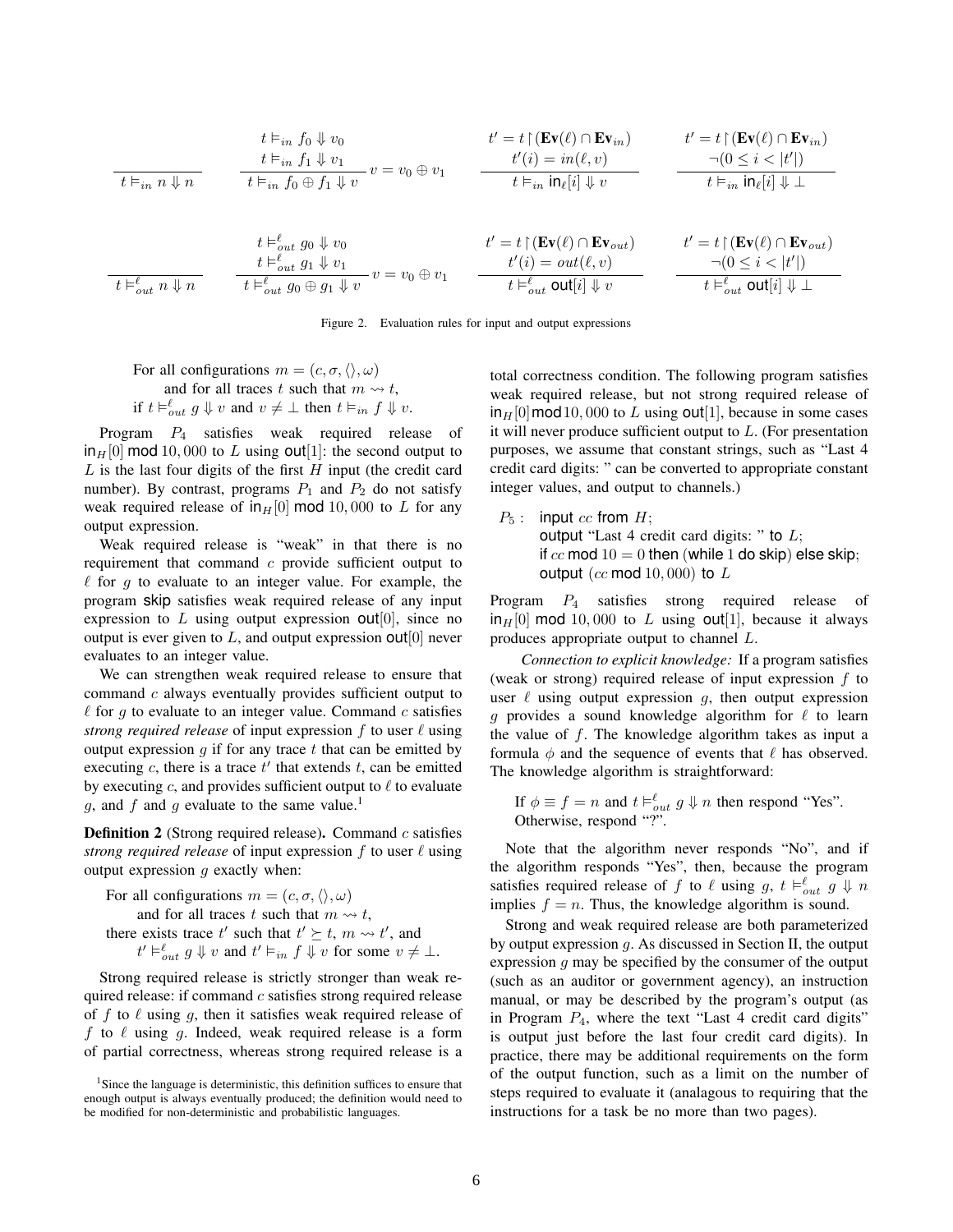*Integrity, availability, and properties:* Although required information release is primarily concerned with the confidentiality of information, it is also related to the integrity and availability of information. Weak information release is an integrity requirement: if the output expression evaluates to an integer value, it must equal the evaluation of the input expression. Strong information release contains an availability requirement: the output expression must eventually evaluate to an integer value. Information security requirements are not always easily separable into confidentiality, integrity, and availability requirements.

Weak and strong required release can be defined as *properties*: predicates over single execution traces. Weak required release is a safety property, and strong required release is neither safety nor liveness [19]. Recent work by Clarkson and Schneider [20] expresses some informationflow conditions as *hyperproperties*: predicates of sets of traces. They note that all information-flow conditions they considered were hyperproperties and not properties. Although weak and strong required release are properties, they are clearly constitute part of a systems information flow requirements, so some information-flow conditions of interest are properties. Indeed, in Section IV-C below, we discuss the relationship between required release and delimited release, an information flow security condition for permitted information release that is a hyperproperty and not a property.

# *B. Noninterference*

*Noninterference* [2] is a well-known semantic security condition that requires that public observations reveal no secrets. Applied to the interactive setting used here, noninterference ensures that user  $\ell$  does not gain any knowledge about the strategy employed by any user  $\ell'$  such that  $\ell' \not\sqsubseteq \ell$ . That is, the strategy of any such user  $\ell'$  does not interfere with the trace observed by user  $\ell$ .

More precisely, a program satisfies noninterference if, for all security levels  $\ell$ , and all configurations m and m' that agree on the user strategies of all users  $\ell'$  such that  $\ell' \sqsubseteq \ell$ , the traces emitted by  $m$  and  $m'$  are indistinguishable to user  $\ell$ . Two traces  $t$  and  $t'$  are *indistinguishable* to user  $\ell$ , written  $t \approx_{\ell} t'$  if  $t \restriction \ell$  extends  $t' \restriction \ell$ , or vice-versa. This notion of trace indistinguishability is suitable given the observational model, which does not allow a user to directly distinguish a terminated program from a program in a nonterminating loop, or from a program that may eventually produce additional output.

**Definition 3** (Noninterference). A command  $c$  satisfies *noninterference* exactly when for all levels  $\ell \in \mathcal{L}$ :

For all  $m = (c, \sigma, \langle \rangle, \omega)$  and  $m' = (c, \sigma, \langle \rangle, \omega')$ such that  $\omega(\ell') = \omega'(\ell')$  for all  $\ell' \sqsubseteq \ell$ , and for all traces  $t, t'$  such that  $m \rightsquigarrow t$  and  $m' \rightsquigarrow t'$ , we have  $t \approx_{\ell} t'$ .

Note that both weak and strong required release of  $f$  to  $\ell$ violate noninterference if the input expression  $f$  contains an input expression  $\text{in}_{\ell'}[i]$  such that  $\ell' \not\sqsubseteq \ell$  (and the evaluation of f depends nontrivially on  $\text{in}_{\ell'}[i]$ ). For example, any program that satisfies (weak or strong) required release of  $\ln_H[0]$  mod 10, 000 to L (such as program  $P_4$ ) must violate noninterference, since  $H \not\sqsubseteq L$ , and L learns something about the strategy of  $H$ , to wit, the last four digits of the credit card number that  $H$  entered.

# *C. Delimited and bounded release*

Noninterference is a very restrictive security condition. Many real-world programs must violate noninterference in order to satisfy functional requirements that require or allow the release of information.

The security condition *delimited release* [11] weakens noninterference by specifying what information a program is permitted to release.

An *escape hatch* is a pair  $(f, \ell)$  of input expression f, and security level  $\ell$ . Intuitively, given escape hatch  $(f, \ell)$ , a program is permitted to release information  $f$  to security level  $\ell$ .<sup>2</sup> Thus, given escape hatches  $(f_0, \ell_0), \ldots, (f_k, \ell_k)$ , user  $\ell$  is permitted to learn the evaluation of  $f_i$  for any escape hatch  $(f_i, \ell_i)$  such that  $\ell_i \sqsubseteq \ell$ , in addition to the user strategies of any user  $\ell'$  such that  $\ell' \sqsubseteq \ell$ .

A program satisfies delimited release by escape hatches  $(f_0, \ell_0), \ldots, (f_k, \ell_k)$  if, for any security level  $\ell$  and configurations  $m$  and  $m'$  that have the same user strategy for any user  $\ell'$  such that  $\ell' \sqsubseteq \ell$ , if m and m' respectively emit traces  $t$  and  $t'$  that agree on the evaluation of all escape hatches that may release information to level  $\ell$ , then the traces emitted by m and  $m'$  are indistinguishable to user  $\ell$ . Formally, we say that traces  $t$  and  $t'$  *agree up to*  $\ell$  *on escape hatches*  $(f_0, \ell_0), \ldots, (f_k, \ell_k)$  if for all  $i \in 0..k$  such that  $\ell_i \sqsubseteq \ell$ , we have  $t \vDash_{in} f_i \Downarrow v_i$  and  $t' \vDash_{in} f_i \Downarrow v_i$  for some  $v_i \neq \bot$ .

**Definition 4** (Delimited release). Command  $c$  satisfies *delimited release* by escape hatches  $(f_0, \ell_0), \ldots, (f_k, \ell_k)$ exactly when for all levels  $\ell \in \mathcal{L}$ :

For all  $m = (c, \sigma, \langle \rangle, \omega)$  and  $m' = (c, \sigma, \langle \rangle, \omega')$ such that  $\omega(\ell') = \omega'(\ell')$  for all  $\ell' \sqsubseteq \ell$ , and for all traces  $t, t'$  such that  $m \rightsquigarrow t$  and  $m' \rightsquigarrow t'$ , if t and  $t'$  agree up to  $\ell$  on escape hatches  $(f_0, \ell_0), \ldots, (f_k, \ell_k),$ then  $t \approx_{\ell} t'$ .

Delimited release generalizes noninterference: if command c satisfies delimited release by an empty set of escape hatches, then c satisfies noninterference.

Both delimited release and required release are concerned with information flow, and with the knowledge an observer

<sup>2</sup>Sabelfeld and Myers [11] specify escape hatches as declassification expressions declassify( $e$  to  $\ell$ ), and expressions in escape hatches refer to initial values of variables.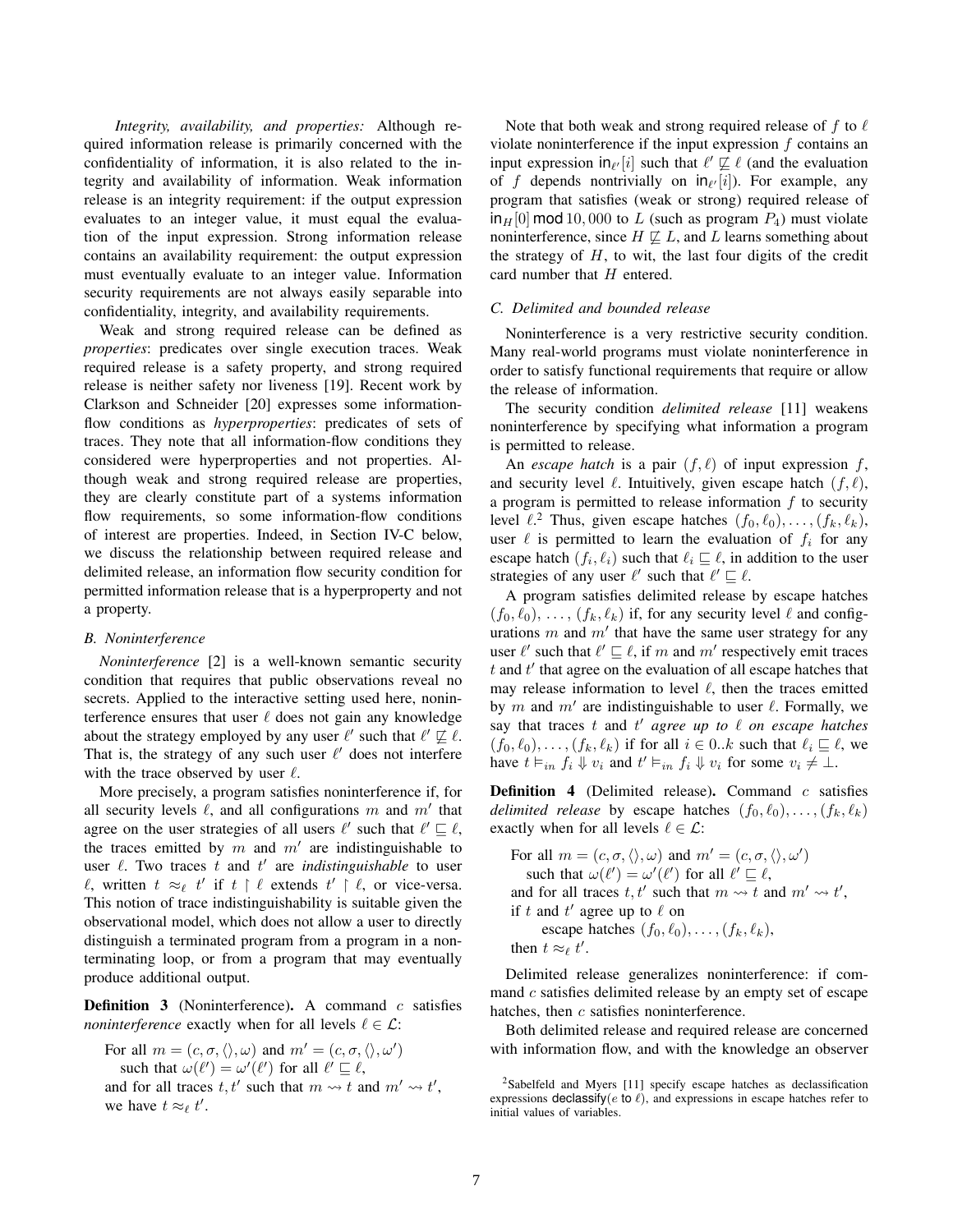acquires. Required release specifies what information, at a minimum, a program must release. It specifies what an observer must be able to (explicitly) know, and can be viewed as specifying "lower bounds" on what information a program releases. By contrast, delimited release specifies what an observer is permitted to (implicitly) know, and can be seen as specifying "upper bounds", the maximum information a program is permitted to release. We can combine the security conditions of delimited release and required release to obtain both upper and lower bounds on a program's information release.

By analogy with escape hatches (which can be defined as openings in the roof of a building, and specify the upper bounds on information release), we use escape chutes (passages down which things may pass) to define the lower bounds of information release. An *escape chute* is a tuple  $(f, \ell, q)$  of input expression f, security level  $\ell$ , and output expression g. We define bounded release by combining delimited release by escape hatches, and required release by escape chutes.

Definition 5 (Bounded release). Command c satisfies *weak (strong) bounded release* by escape chutes

$$
(f_0,\ell_0,g_0),\ldots,(f_k,\ell_k,g_k)
$$

and escape hatches

$$
(f'_0,\ell'_0),\ldots,(f'_n,\ell'_n)
$$

exactly when

- 1. for all  $i \in 0..k$ , c satisfies weak (strong) required release of  $f_i$  to  $\ell_i$  using  $g_i$ ; and
- 2. c satisfies delimited release by escape hatches  $(f'_0, \ell'_0)$ ,  $\ldots, (f'_n, \ell'_n)$

Program  $P_4$  satisfies strong bounded release by escape chute ( $\ln_H[0]$  mod 10, 000, L, out[1]) and escape hatch ( $\ln_H[0]$  mod 10, 000, L). Thus, bounded release tells us not only that  $P_4$  releases the input expression  $\ln_H[0]$  mod 10, 000, but also that this is the *only* information released by  $P_4$ .

The following program has different upper and lower bounds. It satisfies strong bounded release by escape chute (in<sub>H</sub>[0] mod 10, 000, L, out[1]) and escape hatches  $(\text{in}_{H}[0] \text{ mod } 10, 000, L)$  and  $(\text{in}_{H}[0] \text{ div } 10^{15}, L)$ . It always releases the last four digits of the credit card number (via output expression  $out[1]$  and it may in addition release information about the first digit of the (16 digit) credit card number.

$$
P_6
$$
: input *cc* from *H*;  
\n $x := \text{declassify}(cc \mod 10,000 \text{ to } L);$   
\noutput "Last 4 credit card digits: " to *L*;  
\noutput *x* to *L*;  
\n $y := \text{declassify}(cc \text{ div } 10^{15} \text{ to } L);$   
\nif  $y = 4$  then output "Visa" to *L* else skip

There is a consistency property between the escape hatches and escape chutes. Since escape chutes are the "lower bounds" of information release, they must contain no more information than the escape hatches, the "upper bounds" of information release. More precisely, if  $t$  and  $t'$ are traces that can be produced by a command satisfying bounded release, and  $t$  and  $t'$  agree on all input and output events on all channels up to some level  $\ell$ , and agree on the value of all escape hatches that declassify to  $\ell$  or below, then for each escape chute at level  $\ell$  or below, either t and  $t'$  agree on the value of the escape chute, or t and  $t'$  do not have sufficient input events to evaluate the escape chute. We say that traces t and t' agree on escape chute  $(f_i, \ell_i, g_i)$  if  $t \vDash_{in} f_i \Downarrow v_i$  and  $t' \vDash_{in} f_i \Downarrow v_i$  for some  $v_i \neq \bot$ .

**Property 1** (Consistency). If command  $c$  satisfies (weak or strong) bounded release by escape chutes  $(f_0, \ell_0, g_0), \ldots, (f_k, \ell_k, g_k)$  and escape hatches  $(f'_0, \ell'_0), \ldots, (f'_n, \ell'_n)$  then

for all  $\ell \in \mathcal{L}$ , and for all configurations  $m = (c, \sigma, \langle \rangle, \omega)$ and  $m' = (c, \sigma, \langle \rangle, \omega')$ , and for all traces  $t, t'$  such that  $m \rightsquigarrow t$  and  $m' \rightsquigarrow t'$ ,

if t and  $t'$  agree up to  $\ell$  on

escape hatches  $(f'_0, \ell'_0), \ldots, (f'_n, \ell'_n)$ , and

for all  $\ell' \sqsubseteq \ell$  we have  $t \upharpoonright \ell' = t' \upharpoonright \ell'$ 

then for all  $i \in 0..k$  such that  $\ell_i \sqsubseteq \ell$ ,

either  $t \vDash_{in} f_i \Downarrow \bot$ , or  $t' \vDash_{in} f_i \Downarrow \bot$ , or

t and t' agree on escape chute  $(f_i, \ell_i, g_i)$ .

*Proof:* (Sketch) Given  $\ell$  and  $t$  and  $t'$  such that  $t$  and  $t'$ agree up to  $\ell$  on escape hatches  $(f'_0, \ell'_0), \ldots, (f'_n, \ell'_n)$ , and  $t \restriction \ell' = t' \restriction \ell'$  for all  $\ell' \sqsubseteq \ell$ , then we can construct joint user strategies  $\omega$  and  $\omega'$  such that  $m \leadsto t$  and  $m' \leadsto t'$ , and  $\omega(\ell') = \omega'(\ell')$  for all  $\ell' \sqsubseteq \ell$ .

For any escape chute  $(f_i, \ell_i, g_i)$  such that  $\ell_i \sqsubseteq \ell$ , suppose  $t_0 \vDash_{out}^{\ell_i} g_i \Downarrow v_i$  and  $t'_0 \vDash_{out}^{\ell_i} g_i \Downarrow v'_i$  for some  $v_i, v'_i \neq \bot$ . By delimited release,  $t \approx_{\ell_i} t'$ , and so, t and  $t'$  agree on the values of all output expressions required to evaluate  $g_i$  to an integer value. Therefore,  $v_i = v'_i$ . By bounded release, the evaluation of  $f_i$  in t and t' also equal  $v_i$ , and so and t and  $t'$  agree on escape chute  $(f_i, \ell_i, g_i)$ .

#### V. ENFORCEMENT

In this section we show that weak bounded release can be soundly enforced with a security type system. Weak bounded release is the conjunction of weak required release, and delimited release. Since weak required release is a safety property, clearly other enforcement mechanisms could also be used to enforce it, including dynamic mechanisms such as execution monitors. However, due to the similarity of escape chutes and escape hatches, a type system to enforce delimited release can easily be adapted to enforce weak bounded release as well.

Our type system conservatively tracks both the security level of information as it flows through a program, and what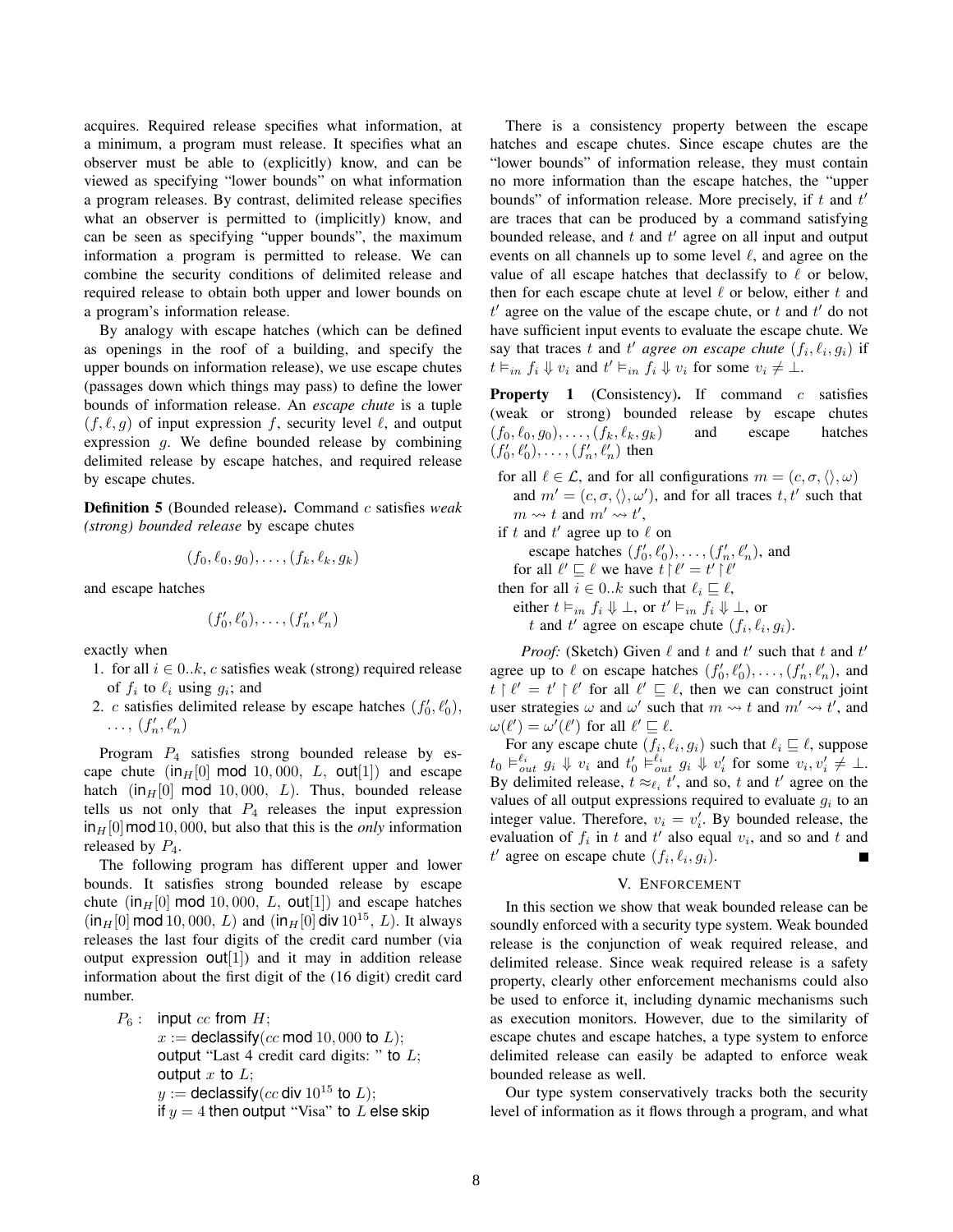T-ASSIGN

$$
pc \sqsubseteq \ell \qquad \Gamma(e) \sqsubseteq \ell
$$

$$
\Gamma' = \Gamma[x \mapsto \ell] \qquad \Delta' = \Delta[x \mapsto \Delta(e)]
$$

$$
pc, \Gamma; C, \Delta, E, H \vdash x := e \triangleright \Gamma'; C, \Delta', E, H
$$

T-IN

 $pc \sqsubseteq \ell \qquad \Gamma' = \Gamma[x \mapsto \ell]$  $C' = inc_{in}(C, \ell)$   $\Delta' = recordInput(\Delta, x, C, \ell)$  $pc, \Gamma, C, \Delta, E, H \vdash$  input x from  $\ell \triangleright \Gamma'; C', \Delta', E, H$ 

T-IF

$$
pc \sqsubseteq pc' \qquad \Gamma(e) \sqsubseteq pc' \qquad i = 0, 1
$$

$$
pc', \Gamma; C, \Delta, \mathcal{E}, H \vdash c_i \triangleright \Gamma'; C', \Delta', \mathcal{E}', H'
$$

$$
pc, \Gamma; C, \Delta, \mathcal{E}, H \vdash \text{if } e \text{ then } c_0 \text{ else } c_1 \triangleright \Gamma'; C', \Delta', \mathcal{E}', H'
$$

T-DECLASSIFY

$$
pc \sqsubseteq \ell' \qquad \ell \sqsubseteq \ell' \qquad \Gamma' = \Gamma[x \mapsto \ell']
$$

$$
\Delta' = \Delta[x \mapsto \Delta(e)] \qquad H' = H \cup \{ (\Delta(e), \ell) \}
$$

$$
pc, \Gamma; C, \Delta, E, H \vdash x := \text{declassify}(e \text{ to } \ell) \triangleright \Gamma'; C, \Delta', E, H'
$$

T-SEQ  $pc, \Gamma, C, \Delta, E, H \vdash c_0 \triangleright \Gamma'; C', \Delta', E', H'$ 

$$
pc, \Gamma'; C', \Delta', E', H' \vdash c_1 \triangleright \Gamma'', C'', \Delta'', E'', H''
$$
  

$$
pc, \Gamma; C, \Delta, E, H \vdash c_0; c_1 \triangleright \Gamma'', C'', \Delta'', E'', H''
$$

T-OUT

$$
pc \sqsubseteq \ell \qquad \Gamma(e) \sqsubseteq \ell \qquad C' = inc_{out}(C, \ell)
$$

$$
\mathbf{E'} = recordOutput(\mathbf{E}, C, \ell, \Delta(e))
$$

$$
pc, \Gamma; C, \Delta, \mathbf{E}, H \vdash output \ e \ to \ \ell \triangleright \Gamma; C', \Delta, \mathbf{E'}, H
$$

T-WHILE

$$
pc \sqsubseteq pc' \qquad \Gamma(e) \sqsubseteq pc'
$$

$$
pc', \Gamma; C, \Delta, \mathcal{E}, H \vdash c \triangleright \Gamma; C, \Delta, \mathcal{E}, H
$$

$$
pc, \Gamma; C, \Delta, \mathcal{E}, H \vdash \text{while } e \text{ do } c \triangleright \Gamma; C, \Delta, \mathcal{E}, H
$$

T-SUB

$$
\Gamma_0 \subseteq \Gamma_1 \qquad \Gamma'_1 \subseteq \Gamma'_0 \qquad pc_0 \subseteq pc_1 \nC_0 \succeq C_1 \quad C'_1 \succeq C'_0 \qquad \Delta_0 \succeq \Delta_1 \quad \Delta'_1 \succeq \Delta'_0 \nE_0 \succeq E_1 \quad E'_1 \succeq E'_0 \qquad H_0 \subseteq H_1 \quad H'_1 \subseteq H'_0 \npc_1, \Gamma_1; C_1, \Delta_1, E_1, H_1 \vdash c \rhd \Gamma'_1; C'_1, \Delta'_1, E'_1, H'_1 \npc_0, \Gamma_0; C_0, \Delta_0, E_0, H_0 \vdash c \rhd \Gamma'_0; C'_0, \Delta'_0, E'_0, H'_0
$$

T-SKIP

$$
\overline{pc, \Gamma; C, \Delta, \mathbf{E}, H \vdash \mathsf{skip} \triangleright \Gamma; C, \Delta, \mathbf{E}, H} \qquad \text{recordInput}(\Delta, x, C, \ell) = \begin{cases} \Delta[x \mapsto \bot] & \text{if } C(\ell) = (\bot, j) \\ \Delta[x \mapsto \mathsf{in}_{\ell}[i]] & \text{if } C(\ell) = (i, j), i \neq \bot \end{cases}
$$

$$
recordOutput(\mathbf{E}, C, \ell, f) = \begin{cases} \mathbf{E} & \text{if } C(\ell) = (i, \bot) \\ \mathbf{E}[(\ell, j) \mapsto f] & \text{if } C(\ell) = (i, j), j \neq \bot \end{cases}
$$

$$
inc_{in}(C,\ell) = \begin{cases} C & \text{if } C(\ell) = (\bot,j) \\ C[\ell \mapsto (i+1,j)] & \text{if } C(\ell) = (i,j), i \neq \bot \end{cases} \quad inc_{out}(C,\ell) = \begin{cases} C & \text{if } C(\ell) = (i,\bot) \\ C[\ell \mapsto (i,j+1)] & \text{if } C(\ell) = (i,j), j \neq \bot \end{cases}
$$

Figure 3. Typing rules

input expressions have been output and declassified. This allows us to ensure that (i) confidential information is never output to non-confidential channels; (ii) only appropriate escape hatches are declassified; and (iii) appropriate escape chutes are output to the correct channel in the correct order.

For command  $c$ , type judgments have the form

$$
pc, \Gamma; C, \Delta, E, H \vdash c \triangleright \Gamma'; C', \Delta', E', H'
$$

where entities to the left of the turnstile  $(+)$  indicate the context before the execution of c, and primed versions on the right hand side of the judgment indicate how the contexts change as a result of the execution of c.

Security level typing context  $\Gamma$  maps variables to security levels, and indicates an upper bound on the information stored in each variable. Program counter level  $pc$  is an upper bound on the information that may cause command  $c$  to be executed, and is used to track *implicit information flows* [21]. Typing context  $\Gamma$  and program counter level pc are standard in security type systems. Our type system is flow-sensitive, as it allows command  $c$  to modify Γ, and is based on the flow-sensitive security type system of Hunt and Sands [22].

The remaining entities in the context  $(C, \Delta, E, \text{ and } H)$ are used to track what input expressions have been output and declassified. Specifically, we conservatively track how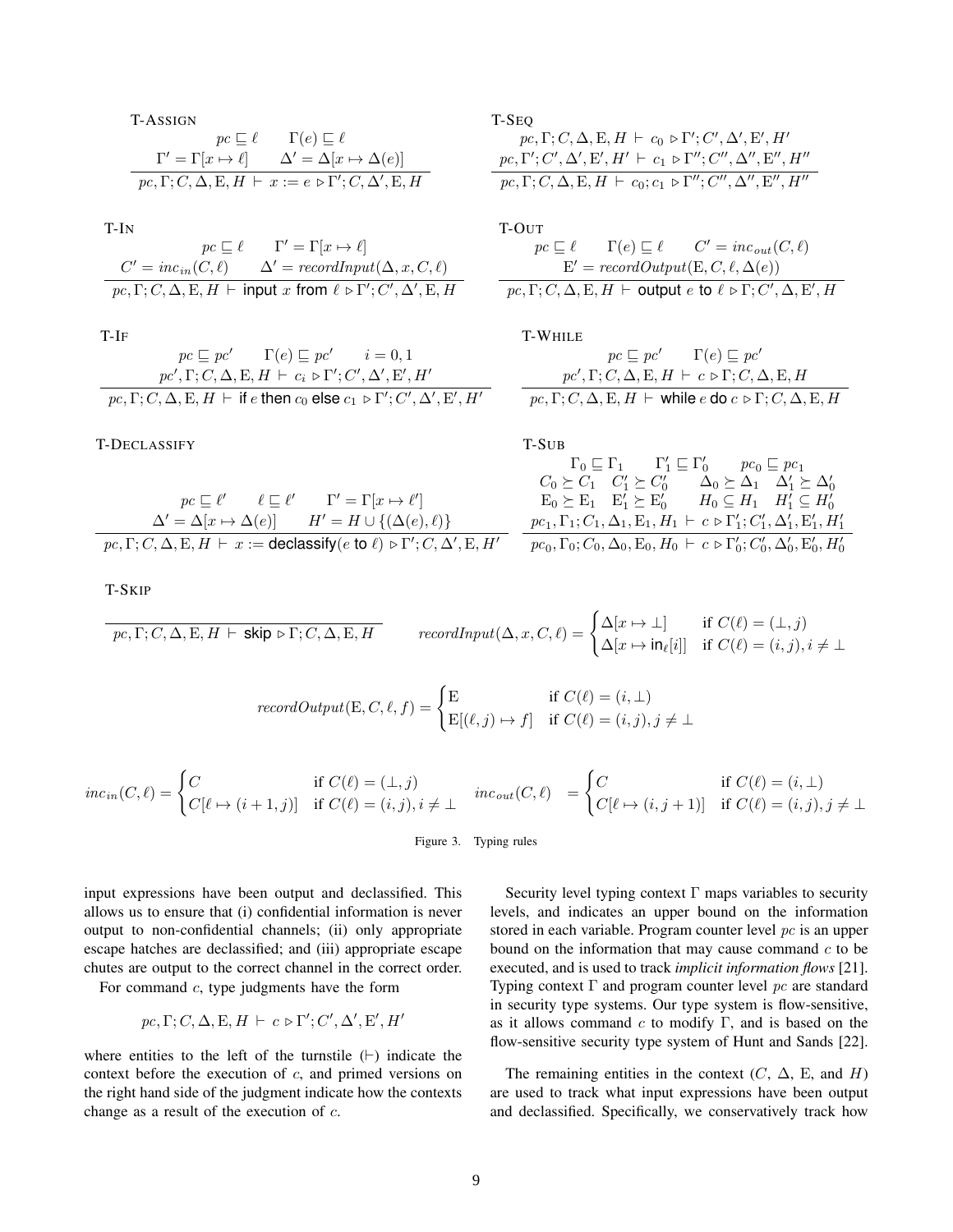many input and output events have been produced on each channel, what input expression (if any) is stored in each variable, what input expressions (if any) have been output, and what input expressions have been declassified.

- $C: \mathcal{L} \to \mathbb{Z}_{\perp} \times \mathbb{Z}_{\perp}$  counts the input and output events that have occurred on each channel. If  $C(\ell) = (i, j)$ , then the program has received i input events from channel  $\ell$ , and produced j output events to channel  $\ell$ . If  $i = \bot$ , then an unknown number of input events have been received on channel  $\ell$ , and similarly, if  $j = \perp$ , an unknown number of output events have been produced.
- $\Delta$  : Var  $\rightarrow$  InputExp<sub>⊥</sub> indicates what input expression is stored in each variable. For any variable  $x$ , if  $\Delta(x) = f$  then the value stored in x is equivalent to input expression f. If  $\Delta(x) = \bot$  then nothing is known about the value stored in  $x$ .
- E :  $\mathcal{L} \times \mathbb{Z} \rightarrow$  InputExp<sub>⊥</sub> indicates which input expressions have been output to channels.<sup>3</sup> If  $E(\ell, i) = f$ then the *i*th value output on channel  $\ell$  was equal to the evaluation of input expression f. If  $E(\ell, i) = \perp$ then either the *i*th output to channel  $\ell$  has not yet been produced, or nothing is known about the ith output to channel  $\ell$ .
- $H : \wp(\text{InputExp} \times \mathcal{L})$  is a set of escape hatches that may have been declassified.

Figure 3 presents inference rules for the typing judgment. Given a function h, we write  $h[a \mapsto b]$  for the function that evaluates to  $b$  on input  $a$ , and otherwise behaves like  $h$ . We use  $\Gamma(e)$  to denote an upper bound of all levels  $\Gamma(x)$  for variables x occurring in  $e$ ; if  $\mathcal L$  is a join semi-lattice, then this is the join of all  $\Gamma(x)$  for x in e. We extend function  $\Delta$ to a homomorphism on program expressions, and write  $\Delta(e)$ for the result of applying the homomorphism to expression e.

In the typing rules, security level context  $\Gamma$  and program counter level pc do not interact with other parts of the context, and by themselves form a standard flow-sensitive information-flow security-type system, similar to that of Hunt and Sands [22]. In the following discussion of the typing rules, we focus on the type system's novel aspects.

For assignment  $x := e$ , T-ASSIGN updates input expression context  $\Delta$  for x to  $\Delta(e)$ , which is either  $\perp$  or an input expression equal to e at this program point. The typing rule T-DECLASSIFY for declassification  $x :=$  declassify(e to  $\ell$ ) is similar to assignment, but escape hatch  $(\Delta(e), \ell)$  is added to declassification effect  $H$ . Note that the rule implicitly requires  $\Delta(e) \neq \bot$  since H must contain escape hatches. Rule T-SEQ simply threads the context through a sequence of commands. A skip command has no effect on the context, shown in rule T-SKIP.

Command input x from  $\ell$  assigns the next input from channel  $\ell$  to variable x. Rule T-IN updates input expression

 $substOutExp(E, \ell, n) = n$  $substOutExp(E, \ell, g_0 \oplus g_1) = substOutExp(E, \ell, g_0) \oplus$  $substOutExp(E, \ell, g_1)$  $substOutExp(E, \ell, \text{out}[i]) = E(\ell, i)$ Figure 4.  $substOutExp(E, \ell, g)$ 

context  $\Delta$  using helper function recordInput( $\Delta$ , x, C,  $\ell$ ), which updates  $\Delta(x)$  either to  $\perp$  if the number of input events on channel  $\ell$  is not known, or to input expression  $\ln_{\ell}[i]$ , where i is the number of input events received on channel  $\ell$ . If known, the number of input events on channel  $\ell$  is incremented using the helper function  $inc_{in}(C, \ell)$ .

Command output  $e$  to  $\ell$  outputs expression  $e$  to channel  $\ell$ . Using helper function recordOutput(E, C,  $\ell$ , f), rule T-OUT records that the *j*th output on channel  $\ell$  is equal to input expression  $\Delta(e)$ , where j is the number of output events produced on channel  $\ell$ , and increments the number of output events produced on channel  $\ell$  with helper function  $inc_{out}(C, \ell)$ . If the number of output events produced on channel  $\ell$  is unknown (i.e.,  $j = \perp$ ), then no update to E or  $C$  is made.

The subsumption rule T-SUB allows the context to be weakened, or made less precise. It uses the flat ordering  $\succeq$ : for any lifted set  $S_{\perp}$ , and for any  $a, b \in S_{\perp}$ ,  $a \succeq b$  iff  $a = b$  or  $b = \perp$ . We extend the  $\succeq$  relation in the obvious way to pairs, and to a pointwise relation over functions. For example,  $\Delta_0 \succeq \Delta_1$  iff for all  $x \in \text{Var}$ ,  $\Delta_0(x) \succeq \Delta_1(x)$ . Similarly, we extend the binary relation  $\subseteq$  over  $\mathcal L$  to a pointwise relation over functions with codomain  $\mathcal{L}$ .

The rules for if and while commands (T-IF and T-WHILE respectively) type check their sub-commands with a program counter level bounded below by pc and  $\Gamma(e)$ , since e controls the execution of the sub-commands. Rule T-WHILE requires that context is unchanged by the execution of the while command; for any channel  $\ell$ , this means either that the loop body performs no input or output on  $\ell$ , or that the context cannot precisely track the number on inputs or outputs received on channel  $\ell$ , i.e.,  $C(\ell) = (i, j)$  and  $\bot \in \{i, j\}.$ Similarly for an if command, the context will lose track of the number on inputs or outputs received on channel  $\ell$  unless both branches always perform the same number of inputs and outputs on  $\ell$ .

The type system can easily be converted into an algorithmic type system, using the same technique as Hunt and Sands [22]. If the security levels  $\mathcal L$  and binary relation  $\subseteq$  form a join-semi lattice, then type checking and type inference with the algorithmic type system is decidable in time polynomial in the size of the program.

If command  $c$  is well-typed, then it satisfies both weak required release, and delimited release. Theorem 1 below states this claim formally. To state Theorem 1 concisely, we first introduce a helper function and additional notation.

Helper function  $\textit{substOutExp}(E, \ell, g)$  takes output con-

 $3$ "E" is the uppercase " $\epsilon$ ", the Greek letter epsilon.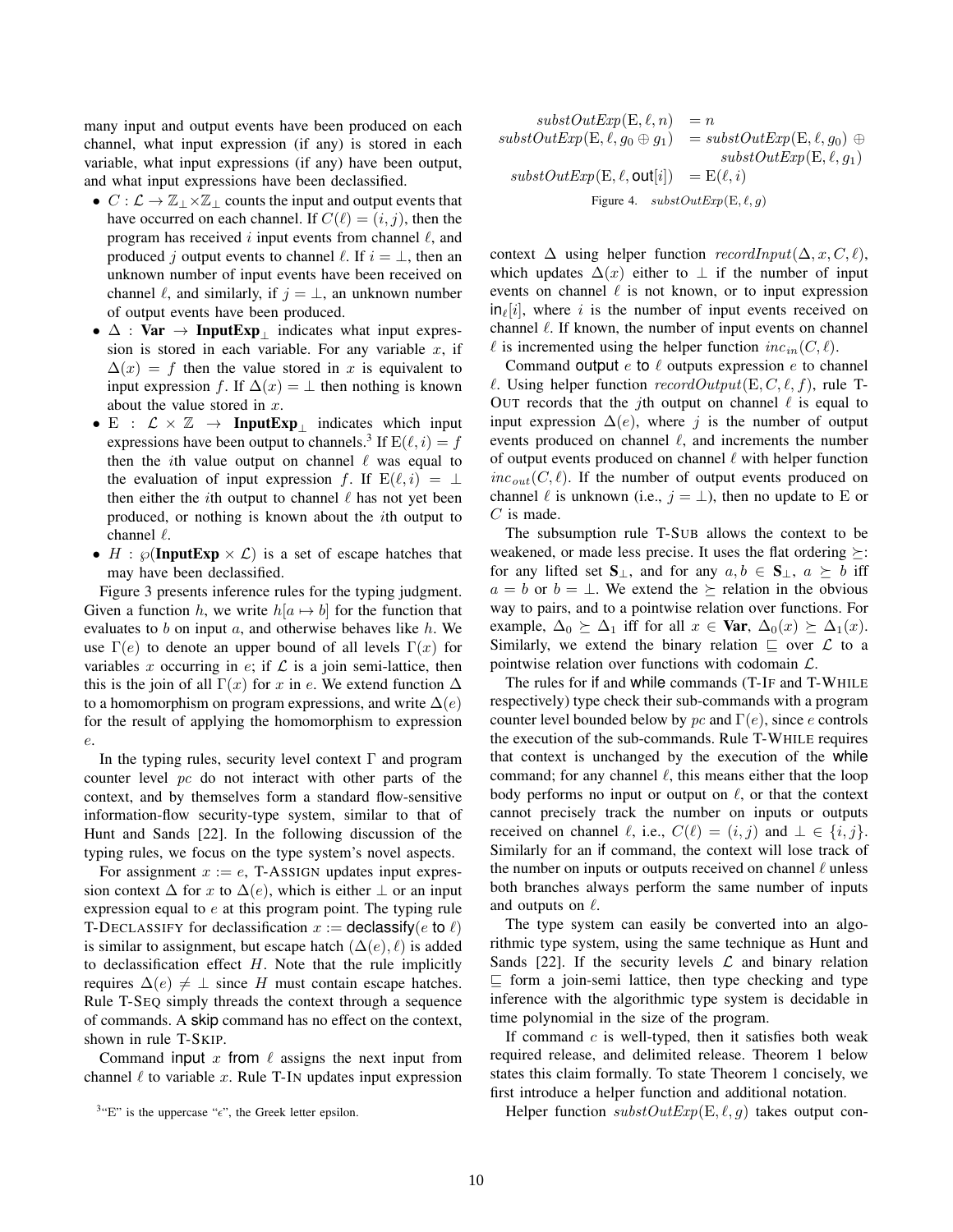text E, security level  $\ell$ , and output expression g, and substitutes any occurrence of  $\text{out}[i]$  with input expression  $E(\ell, i)$ , that is, the input expression that E claims was the ith output on channel  $\ell$ . For example, if  $E((L, 2)) = \text{in}_{H}[1],$ then  $\textit{substOutExp}(E, L, 42 + \textit{out}[2]) = 42 + \textit{in}_H[1]$ . Rules for  $\textit{substOutExp}(E, \ell, g)$  are given in Figure 4.

We assume there is a notion of equivalence between input expressions, denoted by  $\equiv$ . We require that if  $f_0 \equiv f_1$ , then for all traces t and  $v \in \mathbb{Z}_+$ ,  $t \vDash_{in} f_0 \Downarrow v$  iff  $t \vDash_{in} f_1 \Downarrow$ v. The equivalence relation could be syntactic identity, or syntactic identity up to commutativity and associativity of operators, or, (depending on the operators in the language) a deeper semantic equivalence.

Finally, for any set S and  $v \in S$ , we use  $\overline{v}$  as shorthand for a constant function that always returns  $v$ . For example,  $(0, 0)$  is a function that always returns the pair  $(0, 0)$ .

**Theorem 1.** *If*  $pc, \Gamma_0; (0, 0), \overline{\perp}, \overline{\perp}, \emptyset \vdash c \triangleright \Gamma; C, \Delta, E, H$ *for some*  $\Gamma_0$  *and pc*, *then* 

- *1.* c *satisfies weak required release of input expres* $sion$   $f$   $to$   $user$   $\ell$   $using$   $output$  expression  $g$  if  $\textit{substOutExp}(E, \ell, g) \equiv f.$
- 2. c *satisfies delimited release by escape hatches*  $(f_0, \ell_0)$ , ...,  $(f_k, \ell_k)$  *if for all*  $(f, \ell) \in H$  *there exists*  $i \in 0..k$ *such that*  $f \equiv f_i$  *and*  $\ell_i \sqsubseteq \ell$ *.*

A proof of Theorem 1 appears in the companion technical report [23].

If command  $c$  is well-typed, then because it satisfies both weak required release, and delimited release, it satisfies weak bounded release.

Corollary 1. *Command* c *satisfies weak bounded release by escape chutes*  $(f_0, \ell_0, g_0), \ldots, (f_k, \ell_k, g_k)$  *and escape hatches*  $(f'_0, \ell'_0), \ldots, (f'_n, \ell'_n)$  *if* 

$$
pc, \Gamma_0; \overline{(0,0)}, \overline{\perp}, \overline{\perp}, \emptyset \vdash c \triangleright \Gamma; C, \Delta, E, H
$$

*for some*  $\Gamma_0$  *and pc, and substOutExp*( $\mathrm{E}, \ell, g_i$ )  $\equiv f_i$  *for all*  $i \in 0..k$  *and for all*  $(f, \ell) \in H$  *there exists*  $i \in 0..n$  *such that*  $f \equiv f'_i$  *and*  $\ell'_i \sqsubseteq \ell$ *.* 

*Proof:* Immediate from Theorem 1.

Although program  $P_4$  satisfies bounded release, it does not type-check: it attempts to release information from  $H$  to L but does not have any declassify annotations. Program  $P_6$ does type-check. The judgment

$$
L, \overline{L}; (0,0), \overline{\perp}, \overline{\perp}, \emptyset \vdash P_6 \triangleright \Gamma; C, \Delta, E, H
$$

holds for

- $\Gamma = \overline{L}[cc \mapsto H, x \mapsto L, y \mapsto L]$  $C = \overline{(0,0)}[H \mapsto (1,0), L \mapsto (0,\perp)]$  $\Delta = \overline{\perp}|cc \mapsto \text{in}_H[0], x \mapsto \text{in}_H[0] \text{ mod } 10,000,$  $y \mapsto \ln_H[0]$  div  $10^{15}$ ]  $E = \overline{\perp}(L, 0) \mapsto$  "...",  $(L, 1) \mapsto \text{in}_H[0] \text{ mod } 10, 000]$
- $H = \{(\text{in}_H[0] \text{ mod } 10,000, L), (\text{in}_H[0] \text{ div } 10^{15}, L)\}.$

Thus, by Corollary 1,  $P_6$  satisfies weak bounded release by escape chute  $(in_H[0] \text{ mod } 10, 000, L, \text{out}[1])$  and escape hatches (in<sub>H</sub>[0] mod 10, 000, L) and (in<sub>H</sub>[0] div  $10^{15}$ , L).

A more sophisticated static analysis (or a more restrictive language) could enforce strong required release, by reasoning about the termination of loops, and the eventual production of outputs.

#### VI. RELATED WORK

Much recent work has considered information release. Sabelfeld and Sands [6] present a survey of work on (permitted) information release, and introduce four aspects of declassification: *who*, *what*, *where* and *when*. These aspects are also relevant to required information release. This work is primarily concerned with *what* information is required for release, expressed using input expressions. Strong required release relates to the *when* aspect: it mandates that information is eventually released, whereas weak required release places no requirements on when (if ever) information is released.

Sabelfeld and Sands [6] also introduce several prudent principles of declassification. Of these principles, *semantic consistency* is directly applicable to required release, and is satisfied by weak and strong required release, and bounded release: semantically equivalent programs satisfy the same security conditions. The other principles do not seem directly applicable to required release.

Previous work on specification and enforcement of information release focuses on permitted information release. To the best of our knowledge, this work is the first to address required information release. Appropriate extensions to the policies and enforcement mechanisms of previous work may allow them to reason about required release. The automata for information release of Swamy and Hicks [8], and the *flowspecs* used by Banerjee et al. [9] seem particularly suitable for extending for required release.

Askarov and Sabelfeld [24] introduce *localized delimited release*, which refines delimited release by restricting not only what information may be released, but where it may be released (at an appropriate declassify command). The type system used by Sabelfeld and Myers [11] to enforce delimited release also enforces localized delimited release, so we speculate that the type system used in this paper to enforce bounded release would also enforce an appropriately defined *localized bounded release*.

Askarov and Sabelfeld [25] define the semantic security condition *gradual release* in terms of attacker knowledge: an attacker's knowledge of secrets may become more precise only at specified declassification events. Gradual release restricts permitted information release, and as such it suffices to use implicit knowledge; since we are concerned with required release, we use algorithmic knowledge to ensure that knowledge can be obtained with reasonable resources. The use of algorithmic knowledge leads us to specify *how*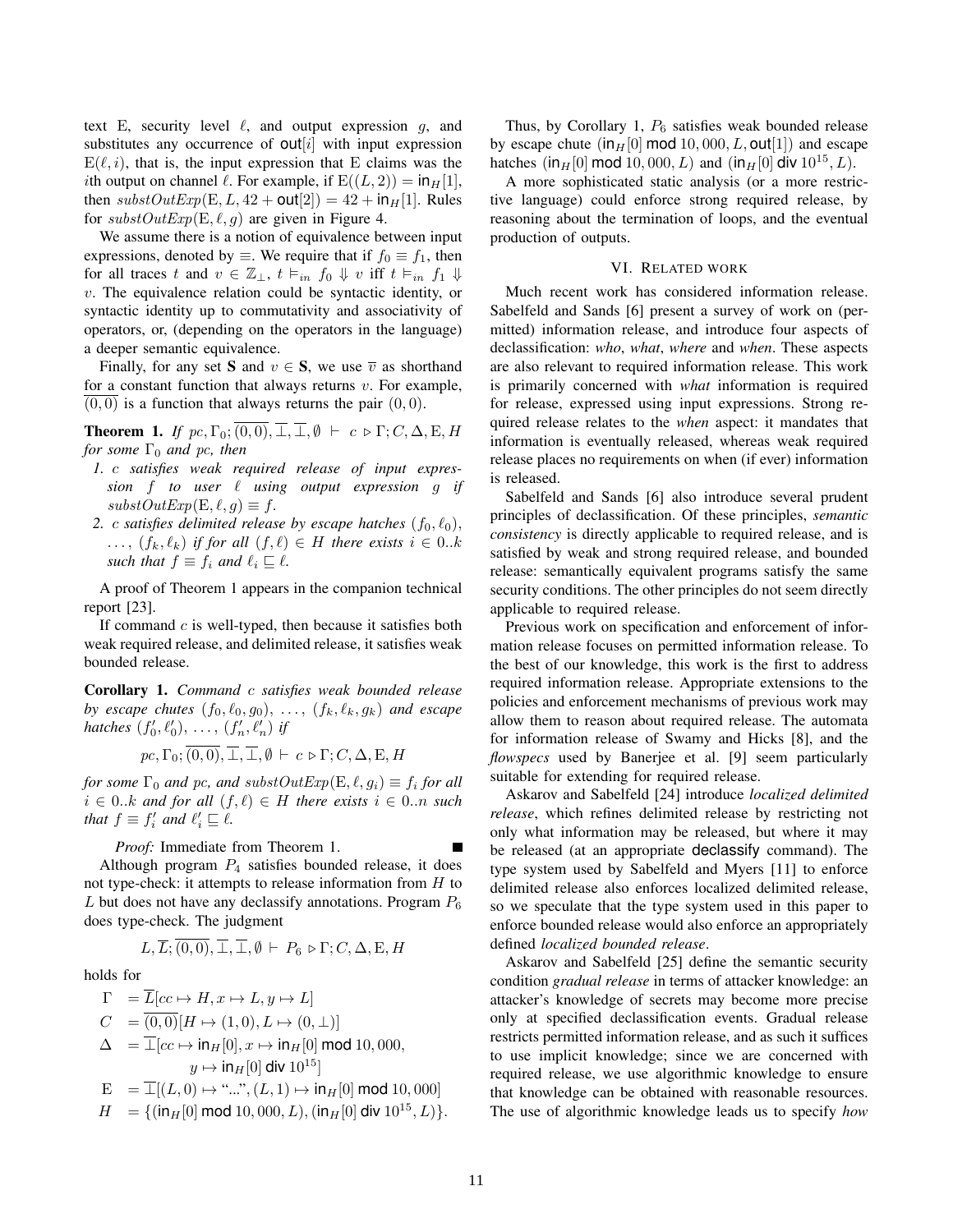an observer learns released information, in addition to *what* information they learn.

Askarov and Sabelfeld [26] present semantic security conditions that generalize localized delimited release and gradual release, and consider their enforcement using a combination of static and dynamic techniques in an interactive language. Since weak required release is a safety property, it could be enforced using dynamic techniques, such as execution monitors [27].

O'Neill [28] presents many information flow conditions in an epistemic framework, but doesn't consider algorithmic knowledge or required information release.

As discussed in Section IV-A, required information release is concerned with the integrity and availability of information, in addition to its confidentiality. Zheng and Myers [29] study the end-to-end enforcement of availability policies, and present a policy framework for specifying confidentiality, integrity, and availability policies. Their policies are based on the decentralized label model [30], and specify *who* may affect the confidentiality, integrity, and availability of information. By contrast, this work focuses on *what* aspects of availability and integrity: what information must be available, and what it must be equal to.

# VII. CONCLUSION

As part of their correct functionality, many systems are required (not just permitted) to release information. This paper introduces the problem of required information release: specifying, reasoning about, and enforcing, the information security of systems that must release information.

We have defined semantic conditions for required information release. Inspired by work on algorithmic knowledge, the semantic conditions must specify both *what* information is to be released, and *how* that information is to be learned by an observer. Input expressions specify what information is to be released, and output expressions specify how an observer learns the information. A program satisfies weak required release of input expression  $f$  to user  $\ell$  using output expression q if whenever user  $\ell$  is able to evaluate q, then f evaluates to the same value. A program satisfies strong required release if it satisfies weak required release, and eventually produces sufficient output for user  $\ell$  to evaluate  $\overline{g}$ .

We investigated the relationship between a system's required and permitted information release, and defined *bounded release*, which combines required release with delimited release. Bounded release specifies upper and lower bounds on the information a system releases. For many systems, these bounds should be tight: the system should release all and only information it is required to release. We have shown that (weak) bounded release can be conservatively enforced by a type system.

Both weak and strong required release are properties: predicates over single execution traces. Noninterference, delimited release, and many other information security requirements, are hyperproperties, but not properties. One may thus be concerned whether required information release is an information security requirement. We believe that required information release, while a property, is clearly concerned with the flow of information in a system: it requires that, at a minimum, certain information flows to an observer. We have shown a connection between required information release and delimited release: whereas required information release specifies the minimum information flow from high security inputs to low security outputs that a system must satisfy, delimited release specifies maximum information flow. Thus, we believe that required information release is part of a system's information security requirements.

There is still much left to understand with respect to required information release. There are systems with information release requirements that cannot be expressed using the policies presented in this paper. For example, financial reports of a company should be released to all shareholders, not a subset; if Alice and Bob are the shareholders, the system must release reports to Alice if and only if it releases that information to Bob. In terms of enforcing required information release, it may be impractical to explicitly specify the knowledge algorithm by which an observer may learn the released information; static analyses may allow the automatic discovery of the knowledge algorithm, thus reducing the burden of proving a system satisfies required information release.

To build trustworthy computer systems, it is important to understand and provably enforce a system's information security requirements. By introducing the concept of required information release, and providing mechanisms to specify and enforce these requirements, this work brings us closer to the goal of strong, end-to-end, application-specific information security.

#### ACKNOWLEDGMENTS

We thank Andrew Myers for very useful discussions and feedback about this work. We also thank Michael Clarkson, Allan Friedman, Tyler Moore, Kevin O'Neill, Fred Schneider, and Jeff Vaughan for interesting and helpful discussions related to this work, and the anonymous reviewers for their useful comments.

#### **REFERENCES**

- [1] A. Sabelfeld and A. Myers, "Language-based information-flow security," *IEEE Journal on Selected Areas in Communications*, vol. 21, no. 1, pp. 5–19, Jan. 2003.
- [2] J. A. Goguen and J. Meseguer, "Security policies and security models," in *Proceedings of the IEEE Symposium on Security and Privacy*. IEEE Computer Society, Apr. 1982, pp. 11–20.